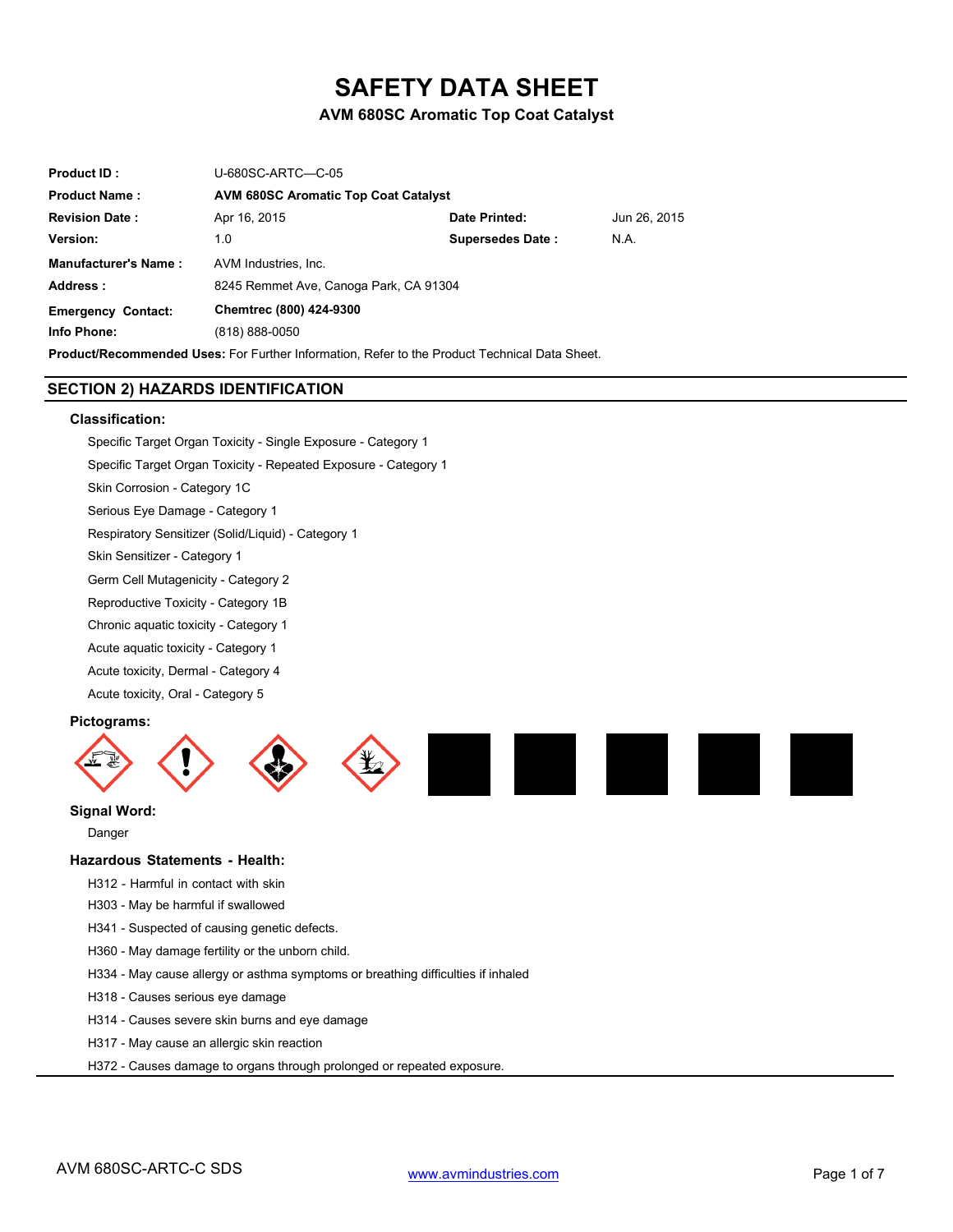H370 - Causes damage to organs.

# **Hazardous Statements - Environmental:**

H400 - Very toxic to aquatic life

H410 - Very toxic to aquatic life with long lasting effects

# **Precautionary Statements - General:**

P101 - If medical advice is needed, have product container or label at hand.

P102 - Keep out of reach of children.

P103 - Read label before use.

# **Precautionary Statements - Prevention:**

P273 - Avoid release to the environment.

P280 - Wear protective gloves/protective clothing/eye protection/face protection.

P201 - Obtain special instructions before use.

P202 - Do not handle until all safety precautions have been read and

understood. P261 - Avoid breathing dust/fume/gas/mist/vapors/spray.

P284 - <In case of inadequate ventilation> wear respiratory protection.

P260 - Do not breathe dust/fume/gas/mist/vapors/spray.

P264 - Wash thoroughly after handling.

P272 - Contaminated work clothing should not be allowed out of the workplace.

P270 - Do not eat, drink or smoke when using this product.

# **Precautionary Statements - Response:**

P391 - Collect spillage.

P302 + P352 - IF ON SKIN: Wash with plenty of water.

P312 - Call a POISON CENTER/doctor if you feel unwell.

P321 - Specific treatment (see section 4 on this SDS).

P362 + P364 - Take off contaminated clothing. And wash it before reuse.

P308 + P313 - IF exposed or concerned: Get medical advice/attention.

P304 + P340 - IF INHALED: Remove person to fresh air and keep comfortable for breathing.

P342 + P311 - If experiencing respiratory symptoms: Call a POISON CENTER/doctor.

P305 + P351 + P338 - IF IN EYES: Rinse cautiously with water for several minutes. Remove contact lenses, if present and easy to do. Continue rinsing.

P310 - Immediately call a POISON CENTER or doctor.

P301 + P330 + P331 - IF SWALLOWED: Rinse mouth. Do NOT induce vomiting.

P303 + P361 + P353 - IF ON SKIN (or hair): Take off immediately all contaminated clothing. Rinse skin with water <or shower>.

P363 - Wash contaminated clothing before reuse.

P333 + P313 - If skin irritation or a rash occurs: Get medical advice/attention.

P314 - Get Medical advice/attention if you feel unwell.

P308 + P311 - IF exposed or concerned: Call a POISON CENTER/doctor.

# **Precautionary Statements - Storage:**

P405 - Store locked up.

## **Precautionary Statements - Disposal:**

P501 - Dispose of contents/ container to an approved waste disposal plant.

| <b>CAS</b>   | <b>Chemical Name</b> | % by Weight       |
|--------------|----------------------|-------------------|
| 0000077-58-7 | ORGANOTIN COMPOUND   | $1.0\% - 100.0\%$ |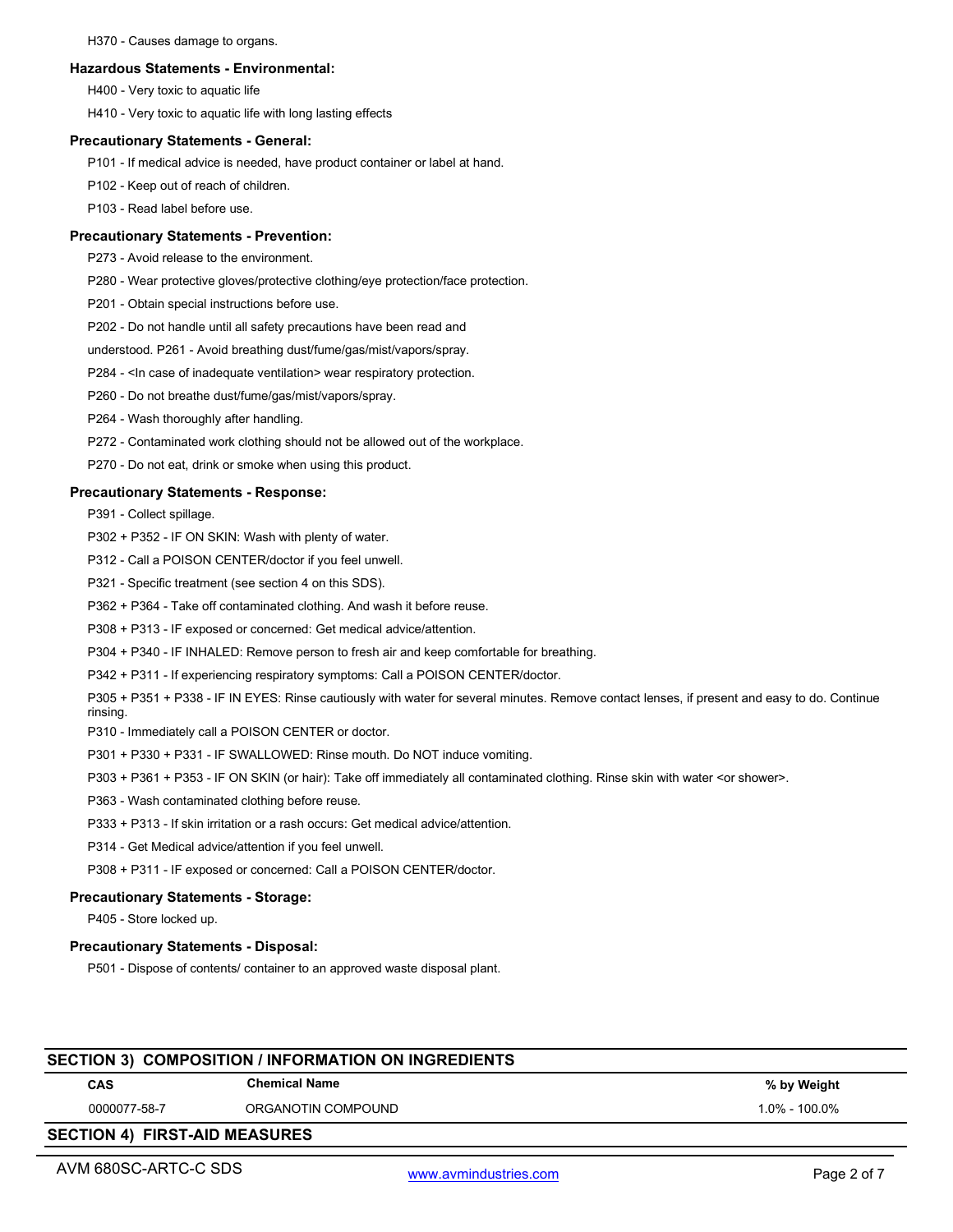### **Inhalation:**

Remove source of exposure or move person to fresh air and keep comfortable for breathing. If experiencing respiratory symptoms: Call a POISON CENTER/doctor. If breathing is difficult, trained personnel should administer emergency oxygen if advised to do so by the POISON CENTER/doctor.

If exposed/feel unwell/concerned: Call a POISON CENTER/doctor.

Eliminate all ignition sources if safe to do so.

#### **Skin Contact:**

Take off contaminated clothing, shoes and leather goods (e.g. watchbands, belts). Gently blot or brush away excess product. Wash with plenty of lukewarm, gently flowing water for a duration of 15-20 minutes. If skin irritation or rash occurs: Get medical advice/attention. Wash contaminated clothing before re-use or discard.

IF exposed or concerned: Get medical advice/attention.

### **Eye Contact:**

Avoid direct contact. Wear chemical protective gloves, if necessary.

Rinse eyes cautiously with lukewarm, gently flowing water for several minutes, while holding the eyelids open. Remove contact lenses, if present and easy to do. Continue rinsing for 15-20 minutes. Take care not to rinse contaminated water into the unaffected eye or onto the face. If eye irritation persists: Get medical advice/attention.

### **Ingestion:**

Rinse mouth. Do NOT induce vomiting. Immediately call a POISON CENTER/doctor. If vomiting occurs naturally, lie on your side, in the recovery position.

IF exposed or concerned: Get medical advice/attention.

### **SECTION 5) FIRE-FIGHTING MEASURES**

#### **Suitable Extinguishing Media:**

Dry chemical, foam, carbon dioxide is recommended. Water spray is recommended to cool or protect exposed materials or structures. Carbon dioxide can displace oxygen. Use caution when applying carbon dioxide in confined spaces. Simultaneous use of foam and water on the same surface is to be avoided as water destroys the foam. Sand or earth may be used for small fires only.

### **Unsuitable Extinguishing Media:**

If water is used, use very large quantities of cold water. The reaction between water and hot isocyanate may be vigorous.

### **Specific Hazards in Case of Fire:**

Water contamination will produce carbon dioxide. Do not reseal contaminated containers as pressure buildup may rupture them.

#### **Fire-fighting Procedures:**

Isolate immediate hazard area and keep unauthorized personnel out. Stop spill/release if it can be done safely. Move undamaged containers from immediate hazard area if it can be done safely. Water spray may be useful in minimizing or dispersing vapors and to protect personnel. Water may be ineffective but can be used to cool containers exposed to heat or flame. Caution should be exercised when using water or foam as frothing may occur, especially if sprayed into containers of hot, burning liquid.

Dispose of fire debris and contaminated extinguishing water in accordance with official regulations.

#### **Special Protective Actions:**

Wear NIOSH approved self-contained breathing apparatus in positive pressure mode with full-face piece. Boots, gloves (neoprene), googles, and full protective clothing are also required.

Care should always be exercised in dust/mist areas.

### **SECTION 6) ACCIDENTAL RELEASE MEASURES**

### **Emergency Procedure:**

ELIMINATE all ignition sources (no smoking, flares, sparks or flames in immediate area).

Do not touch or walk through spilled material.

Isolate hazard area and keep unnecessary people away. Remove all possible sources of ignition in the surrounding area. Notify authorities if any exposure to the general public or the environment occurs or is likely to occur.

If spilled material is cleaned up using a regulated solvent, the resulting waste mixture may be regulated.

### **Recommended Equipment:**

Positive pressure, full-face piece self-contained breathing apparatus(SCBA), or positive pressure supplied air respirator with escape SCBA (NIOSH approved).

#### **Personal Precautions:**

Avoid breathing vapors. Avoid contact with skin, eyes or clothing. Do not touch damaged containers or spilled materials unless wearing appropriate protective clothing.

#### **Environmental Precautions:**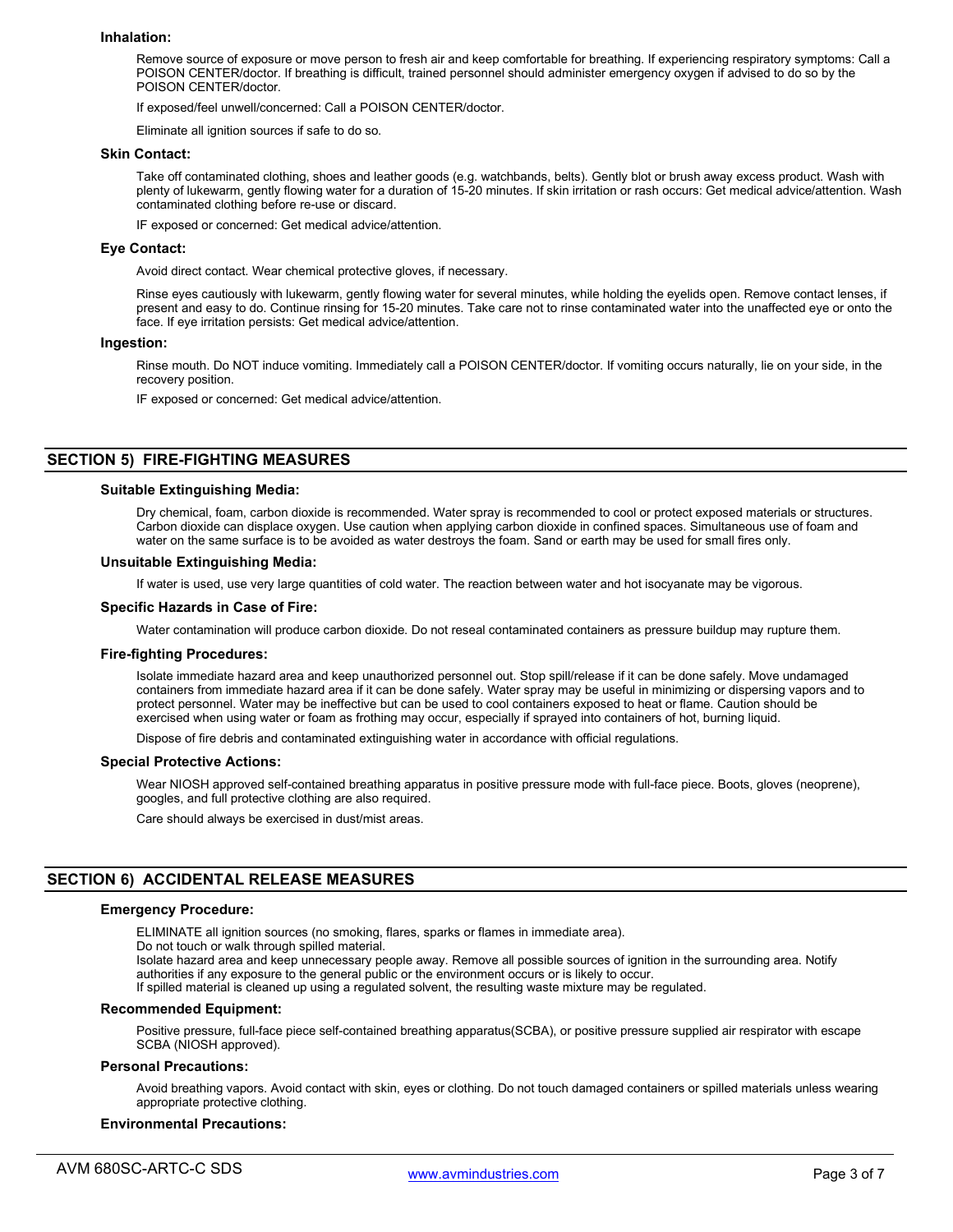Stop spill/release if it can be done safely. Prevent spilled material from entering sewers, storm drains, other unauthorized drainage systems and natural waterways by using sand, earth, or other appropriate barriers.

### **Methods and Materials for Containment and Cleaning up:**

Construct a dike to prevent spreading. Wear skin, eye, and respiratory protection during cleanup. Soak up material with absorbent and shovel into a chemical waste container. Cover container, but do not seal, and remove from work area. Residues from spill cleanup may continue to be regulated under provisions of RCRA and require storage and disposal as hazardous waste. For major spills, call CHEMTREC (Chemical Transportation Emergency Center) at 800-424-9300.

# **SECTION 7) HANDLING AND STORAGE**

#### **General:**

Wash hands after use. Do not get in eyes, on skin or on clothing. Do not breathe vapors or mists. Use good personal hygiene practices. Eating, drinking and smoking in work areas is prohibited. Remove contaminated clothing and protective equipment before entering eating areas.

#### **Ventilation Requirements:**

Use only with adequate ventilation to control air contaminants to their exposure limits. The use of local ventilation is recommended to control emissions near the source.

### **Storage Room Requirements:**

Keep container(s) tightly closed and properly labeled. Store in cool, dry, well-ventilated areas away from heat, direct sunlight, strong oxidizers and any incompatibilities. Store in approved containers and protect against physical damage. Keep containers securely sealed when not in use. Indoor storage should meet OSHA standards and appropriate fire codes. Containers that have been opened must be carefully resealed to prevent leakage. Empty container retain residue and may be dangerous. Use non-sparking ventilation systems, approved explosion-proof equipment and intrinsically safe electrical systems in areas where this product is used and stored.

The material is Class III B Combustible; the combustion products may be hazardous.

# **SECTION 8) EXPOSURE CONTROLS/PERSONAL PROTECTION**

#### **Eye Protection:**

Wear eye protection with side shields or goggles. Wear indirect-vent, impact and splash resistant goggles when working with liquids. If additional protection is needed for entire face, use in combination with a face shield.

#### **Skin Protection:**

Use of gloves approved to relevant standards made from the following materials may provide suitable chemical protection: PVC, neoprene or nitrile rubber gloves. Suitability and durability of a glove is dependent on usage, e.g. frequency and duration of contact, chemical resistance of glove material, glove thickness, dexterity. Always seek advice from glove suppliers. Contaminated gloves should be replaced. Use of an apron and over- boots of chemically impervious materials such as neoprene or nitrile rubber is recommended to avoid skin sensitization. The type of protective equipment must be selected according to the concentration and amount of the dangerous substance at the specific workplace. Launder soiled clothes or properly disposed of contaminated material, which cannot be decontaminated.

#### **Respiratory Protection:**

If airborne concentrations exceed or are expected to exceed the TLV, use MSHA/NIOSH approved positive pressure supplied pressure supplied air respiratory with a full face piece or an air supplied hood. For emergencies, use a positive pressure self-contained breathing apparatus.

### **Appropriate Engineering Controls:**

Provide exhaust ventilation or other engineering controls to keep the airborne concentrations of vapors below their respective threshold limit value.

Exhaust air may need to be cleaned by scrubbers of filters to reduce environmental contamination.

| <b>Chemical Name</b>         | OSHA<br><b>TWA</b><br>(ppm) | OSHA<br><b>TWA</b><br>(mq/m3) | <b>OSHA</b><br><b>STEL</b><br>(ppm) | OSHA<br><b>STEL</b><br>(mg/m3) | OSHA-<br>Tables-<br>Z <sub>1.2.3</sub> | <b>OSHA</b><br>Carcinogen | OSHA<br>Skin<br>designation | <b>NIOSH</b><br><b>TWA</b><br>(ppm) | <b>NIOSH</b><br><b>TWA</b><br>(mg/m3) | <b>NIOSH</b><br><b>STEL</b><br>(ppm) | <b>NIOSH</b><br><b>STEL</b><br>(mg/m3) | <b>NIOSH</b><br>Carcinogen |
|------------------------------|-----------------------------|-------------------------------|-------------------------------------|--------------------------------|----------------------------------------|---------------------------|-----------------------------|-------------------------------------|---------------------------------------|--------------------------------------|----------------------------------------|----------------------------|
| ORGANOTIN<br><b>COMPOUND</b> |                             | 0.1(a)                        |                                     |                                |                                        |                           |                             |                                     |                                       |                                      |                                        |                            |

| Chemical Name                | ACGIH | ACGIH      | ACGIH | ACGIH   |
|------------------------------|-------|------------|-------|---------|
|                              | TWA   | <b>TWA</b> | STFI  | STFI    |
|                              | (ppm) | (mq/m3)    | (ppm) | (mq/m3) |
| ORGANOTIN<br><b>COMPOUND</b> |       | 0.1        |       | 0.2     |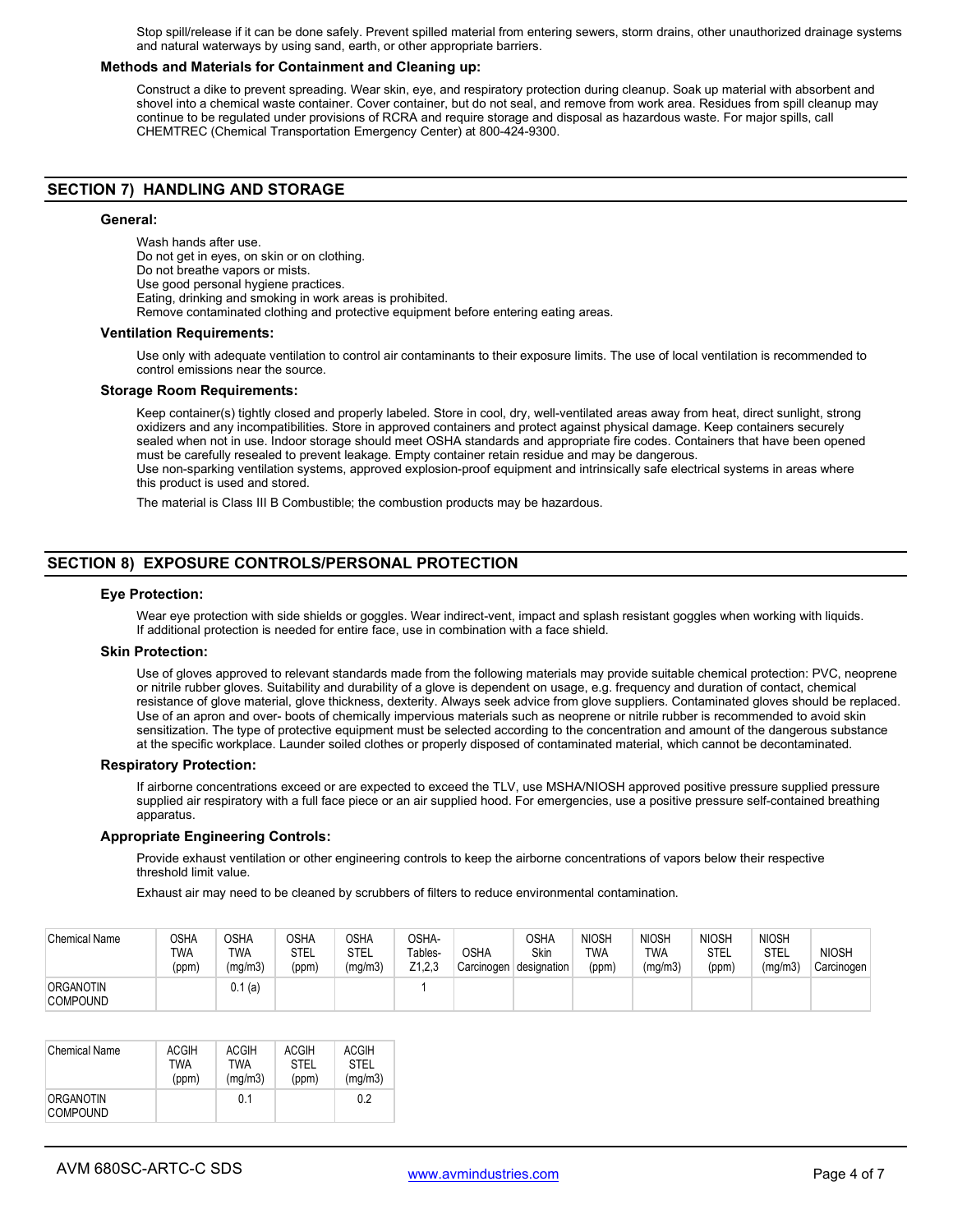### **Physical and Chemical Properties**

| Density                      | 8.39 lb/gal          |
|------------------------------|----------------------|
| Specific Gravity             | 1.01                 |
| <b>VOC Regulatory</b>        | $0.00$ lb/gal        |
| VOC Part A & B Combined      | N.A.                 |
| Appearance                   | Oily Liquid          |
| <b>Odor Threshold</b>        | N.A.                 |
| <b>Odor Description</b>      | <b>Mild Chemical</b> |
| pH                           | N.A.                 |
| <b>Water Solubility</b>      | N.A.                 |
| Flammability                 | N/A                  |
| Flash Point Symbol           | N.A.                 |
| <b>Flash Point</b>           | 200 °F               |
| Viscosity                    | N.A.                 |
| Lower Explosion Level        | N.A.                 |
| <b>Upper Explosion Level</b> | N.A.                 |
| Vapor Pressure               | N.A.                 |
| Vapor Density                | Heavier than air     |
| <b>Freezing Point</b>        | N.A.                 |
| <b>Melting Point</b>         | N.A.                 |
| Low Boiling Point            | 400 °F               |
| High Boiling Point           | N.A.                 |
| Auto Ignition Temp           | N.A.                 |
| Decomposition Pt             | N.A.                 |
| <b>Evaporation Rate</b>      | Slower than ether    |
| Coefficient Water/Oil        | N.A.                 |

# **SECTION 10) STABILITY AND REACTIVITY**

### **Stability:**

Material is stable at standard temperature and pressure.

### **Conditions to Avoid:**

Heat, high temperature, open flame, sparks, and moisture.

### **Hazardous Reactions/Polymerization:**

Will not occur under normal conditions but under high temperatures in the presence of alkalis,tertiary amines, and metal compounds will accelerate polymerization. Possible evolution of carbon dioxide gas may rupture closed containers.

### **Incompatible Materials:**

Strong acids and other strong oxidizing agents.

### **Hazardous Decomposition Products:**

Combustion products: carbon monoxide, carbon dioxide, tin oxides, and other unidentified fragments.

# **SECTION 11) TOXICOLOGICAL INFORMATION**

### **Skin Corrosion/Irritation:**

Skin irritation or pain. Prolonged contact may result in chemical burns, scarring or other permanent

damage. Systemically toxic concentrations of this product will probably not be absorbed through human

skin.

Causes severe skin burns and eye damage

# **Serious Eye Damage/Irritation:**

Prolonged contact can cause conjunctivitis or corneal damage.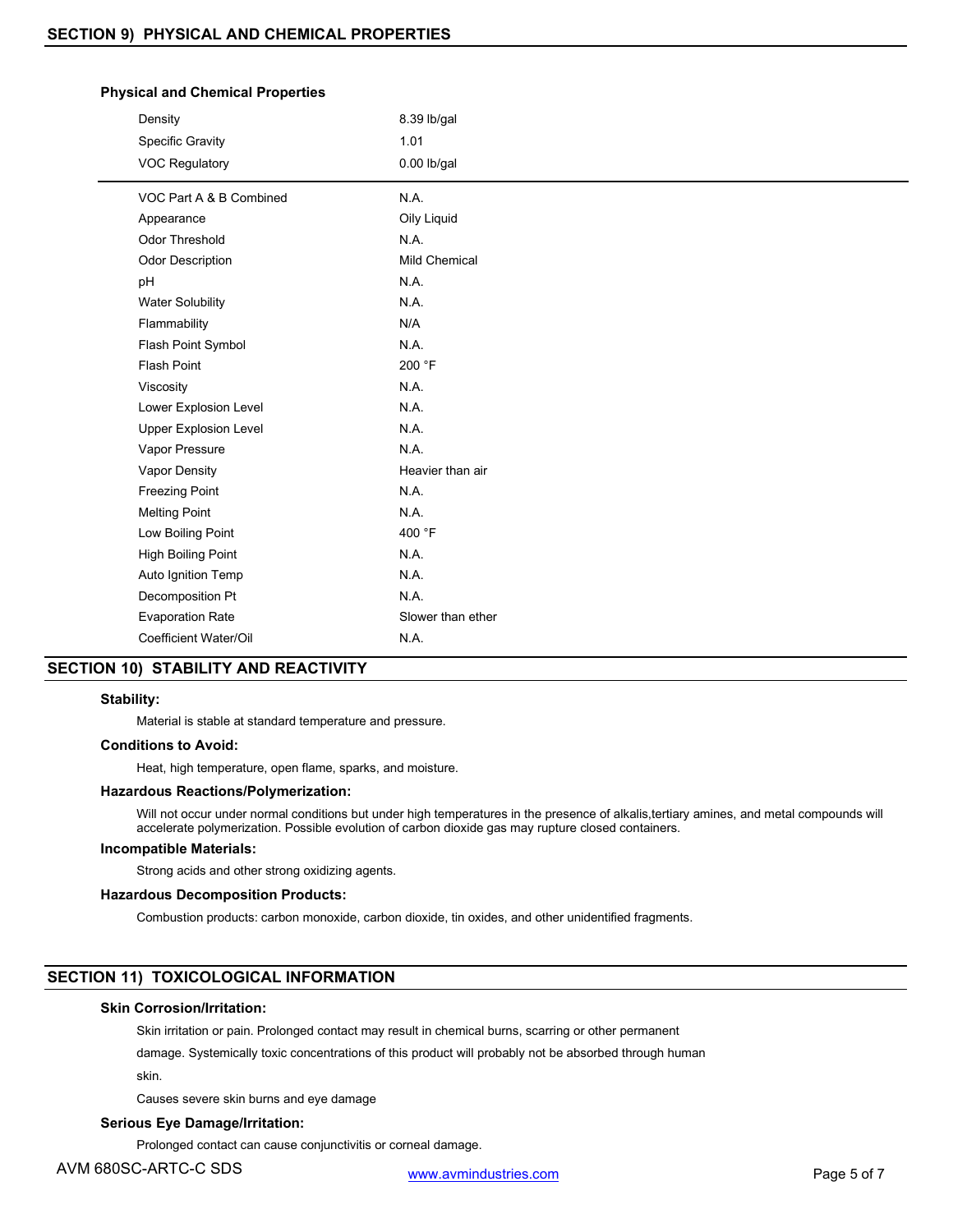Causes serious eye damage

### **Carcinogenicity:**

No data available

### **Respiratory/Skin Sensitization:**

May cause allergy or asthma symptoms or breathing difficulties if inhaled

May cause an allergic skin reaction

### **Germ Cell Mutagenicity:**

Suspected of causing genetic defects (state route of exposure if it is conclusively proven that no other routes of exposure cause the hazard)

### **Reproductive Toxicity:**

May damage fertility or the unborn child (state specific effect if known) (state route of exposure if it is conclusively proven that no other routes of exposure cause the hazard)

### **Specific Target Organ Toxicity - Single Exposure:**

Causes damage to organs.

### **Specific Target Organ Toxicity - Repeated Exposure:**

Causes damage to organs (state all organs affected, if known) through prolonged or repeated exposure (state route of exposure if it is conclusively proven that no other routes of exposure cause the hazard)

### **Aspiration Hazard:**

No data available

### **Acute Toxicity:**

Vapors can irritate eyes, nose, and respiratory passages. Severe overexposure may induce respiratory sensitization with asthma like symptoms. Symptoms include chronic cough, tightness of chest with difficulty in breathing. These symptoms may be immediate or delayed up to several hours after exposure. Chronic exposures may result in permanent decreases in lung function.

Under normal conditions, risk of exposure to vapors is minimal. However spraying or sudden release of hot liquid would cause exposure to vapors.

Irritation or chemical burns of the mouth, pharynx, esophagus and stomach can develop following ingestion, and injury may be severe. Gastrointestinal discomfort with any or all of the following symptoms: nausea, vomiting, lethargy, or diarrhea may result.

### **SECTION 12) ECOLOGICAL INFORMATION**

### **Toxicity:**

Very toxic to aquatic life

Very toxic to aquatic life with long lasting effects

### **Persistence and Degradability:**

No data available.

### **Bioaccumulative Potential:**

No data available.

### **Mobility in Soil:**

No data available.

### **Other Adverse Effects:**

No data available.

# **SECTION 13) DISPOSAL CONSIDERATIONS**

# **Waste Disposal:**

Under RCRA, it is the responsibility of the user of the product, to determine a the time of disposal whether the product meets RCRA criteria for hazardous waste. Waste management should be in full compliance with federal, state, and local laws.

Empty containers retain product residue which may exhibit hazards of material, therefore do not pressurize, cut, glaze, weld or use for any other purposes. Return drums to reclamation centers for proper cleaning and reuse.